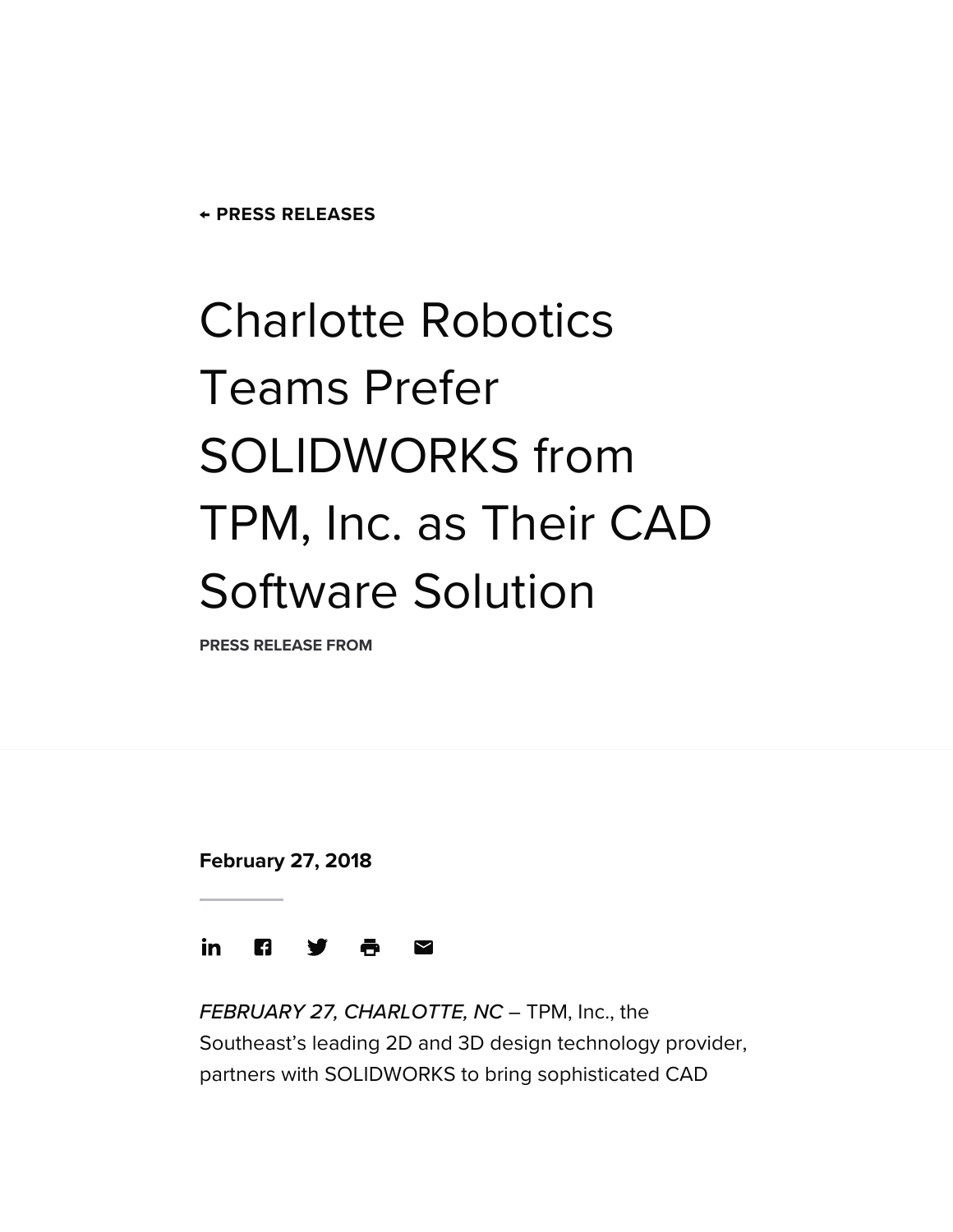Software to manufacturers as well as future manufacturers like the students in [Queen City](http://queencityrobotics.org/) Robotics Alliance (QCRA).

QCRA is comprised of several local FIRST [teams](http://queencityrobotics.org/first/programs/) ranging in age from kindergarten to 12th grade. Many of these students have professional level certifications (CSWP) before they graduate high school.

All of the high school teams use SOLIDWORKS as their 3D CAD solution and sometimes use partner products such as SOLIDWORKS Simulation. The current high school teams include:

- 3506 YETI Robotics (30 students)
- 4290 Bots of War (25 students)
- 4935 T-Rex (90 students)
- 6894 Iced Java (the newest area team of 15 students)

YETI recently adopted SOLIDWORKS Electrical for their 2D Schematics. "From an ease of use and instructional standpoint, SOLIDWORKS is the most supportive and easyto-use platform to teach to the students," says Robbie Hoyler, Manufacturing Application Engineer at TPM. Hoyler has been involved in FIRST since 2003 and credits his pursuit of a career in engineering to his robotics team experience.

With SOLIDWORKS, FIRST teams build 150-pound robots in 45 days, but the competition requirements vary from year to year. In 2017, robots were required to climb a rope, shoot wiffle balls, and deploy plastic gears. This year they're picking up and shooting milk crates into seesaws and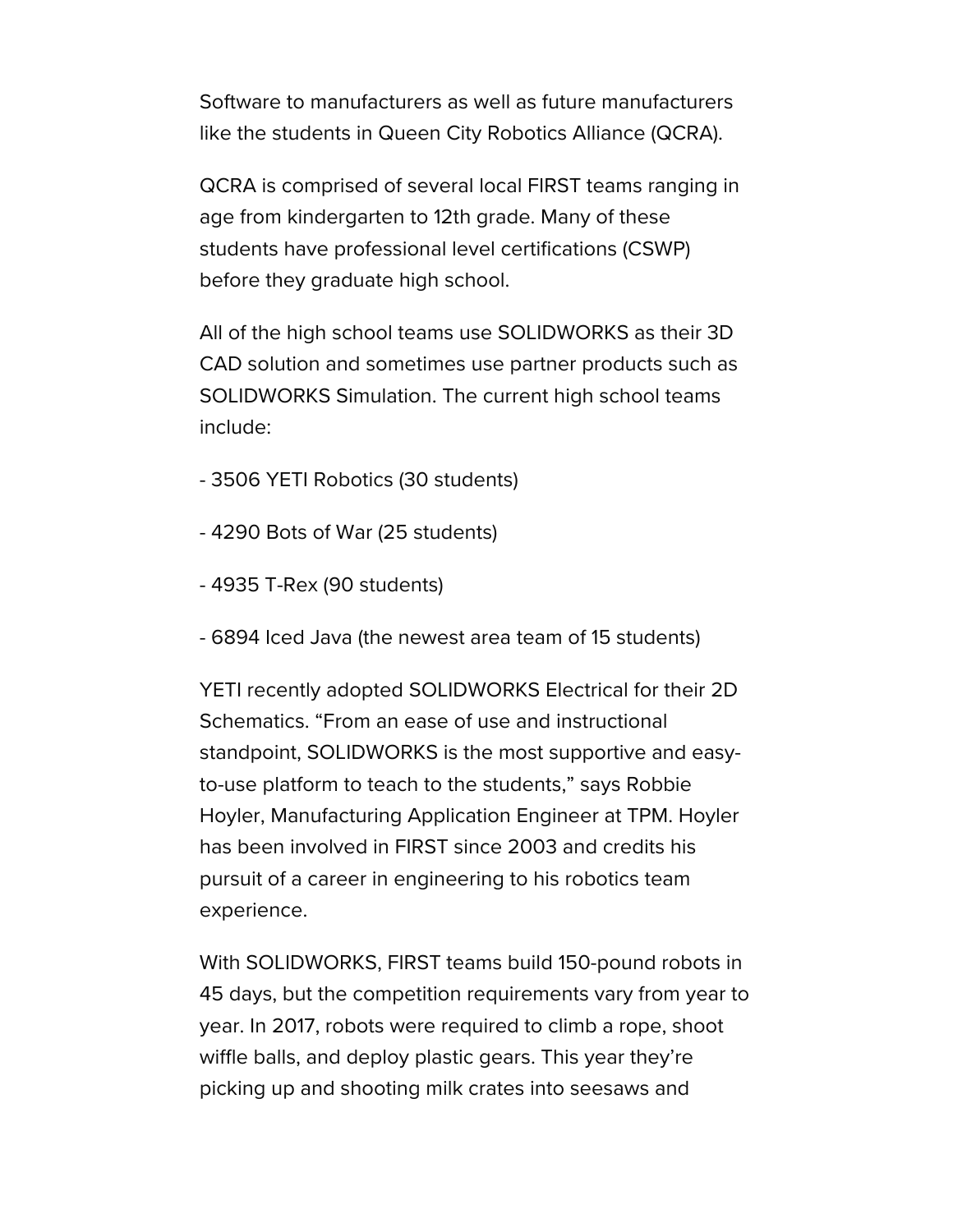climbing or lifting other robots suspended from a bar 6 feet off the ground.

"Because of the varying challenges and intensity of the season, we meet 4-7 times a week during our build season, and depending on how the builds go, for a total meeting time of about 20-30 hours a week," says Hoyler whose teams meet in the TPM Charlotte building.

"SOLIDWORKS has been one of TPM's top partners for more than 15 years and continues to be a business line where we see immense growth and opportunity," says Chris Fay, Vice President of TPM, Inc.

In addition to providing SOLIDWORKS software, TPM, Inc. also offers training and support for SOLIDWORKS users in the Carolinas, Georgia, Virginia and West Virginia.

## **About TPM:**

TPM, Inc. is headquartered in Greenville, SC with offices in Columbia, SC, Charleston, SC, Charlotte, NC, Raleigh, NC, and Atlanta, GA. TPM is the Southeast's leading provider of 2D and 3D design technology alongside partners that include Autodesk, SOLIDWORKS, HP, Canon, Oce, and many more. TPM serves more than 3,500 customers each year with technology solutions, training, consulting, and implementation services. For more information, visit [www.tpm.com](http://www.tpm.com/).

## **Media Contact:**

Company Name: TPM, Inc.

Contact Person: Chris Fay